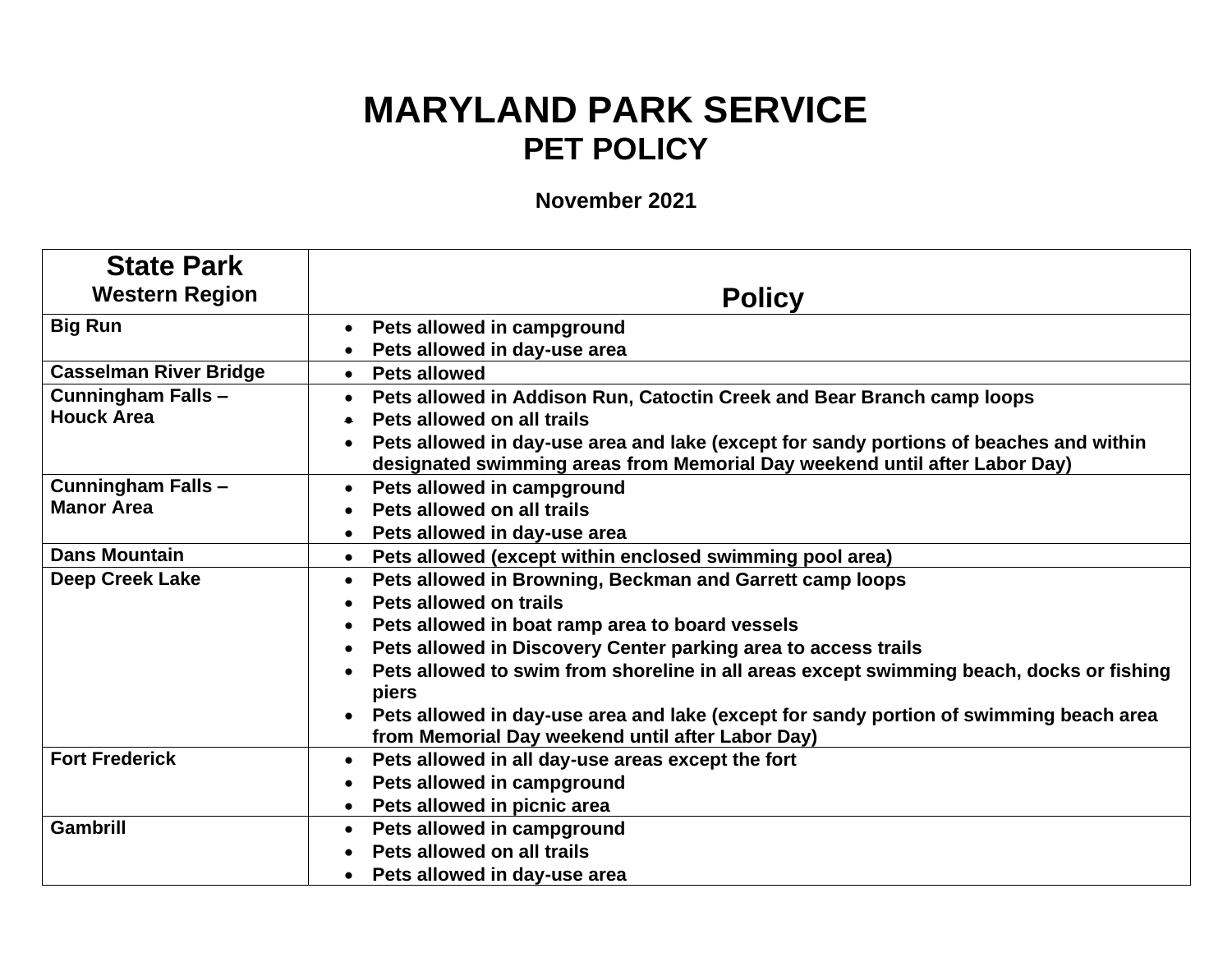| <b>Gathland</b>                    | <b>Pets allowed</b><br>$\bullet$                                                                                                                                     |
|------------------------------------|----------------------------------------------------------------------------------------------------------------------------------------------------------------------|
| <b>Greenbrier</b>                  | Pets allowed in Cedar and Dogwood camp loops                                                                                                                         |
|                                    | Pets allowed on trails outside day-use area (access from outlying parking areas)                                                                                     |
|                                    | Pets allowed in day-use area and lake (except from Memorial Day weekend until after Labor                                                                            |
|                                    | Day)                                                                                                                                                                 |
| <b>Herrington Manor</b>            | Pets allowed on trails outside day-use area                                                                                                                          |
|                                    | Pets allowed in cabins #1-10                                                                                                                                         |
|                                    | Pets allowed in day-use area and lake (except for sandy portion of swimming beach area<br>$\bullet$                                                                  |
|                                    | from Memorial Day weekend until after Labor Day)                                                                                                                     |
| <b>New Germany</b>                 | Pets allowed in Hemlock camp loop<br>$\bullet$                                                                                                                       |
|                                    | Pets allowed in cabins #3-7                                                                                                                                          |
|                                    | Pets allowed on trails (except for groomed ski trails during cross-country ski season)                                                                               |
|                                    | Pets allowed in day-use area and lake (except for sandy portion of swimming beach area<br>$\bullet$                                                                  |
|                                    | from Memorial Day weekend until after Labor Day)                                                                                                                     |
| <b>Rocky Gap</b>                   | Pets allowed in Ash, Birch, Chestnut, Dogwood and Elm camp loops and common areas of<br>$\bullet$                                                                    |
|                                    | campground                                                                                                                                                           |
|                                    | <b>Pets allowed in Easter Hill Chalet</b>                                                                                                                            |
|                                    | Pets allowed in day-use area and lake (except for designated sandy portions of swimming<br>$\bullet$<br>beach areas from Memorial Day weekend until after Labor Day) |
| <b>Sang Run</b>                    | <b>Pets allowed</b>                                                                                                                                                  |
| <b>South Mountain Battlefield</b>  | $\bullet$<br>• Pets allowed                                                                                                                                          |
| <b>South Mountain</b>              | • Pets allowed                                                                                                                                                       |
| <b>Swallow Falls</b>               |                                                                                                                                                                      |
|                                    | Pets allowed on trails outside day-use area<br>Pets allowed in campground                                                                                            |
|                                    | Pets allowed in day-use area after Labor Day to Memorial Day weekend                                                                                                 |
| <b>Washington Monument</b>         | <b>Pets allowed</b><br>$\bullet$                                                                                                                                     |
| <b>Western Maryland Rail Trail</b> | • Pets allowed                                                                                                                                                       |
| <b>Wolf Den Run</b>                | <b>Pets allowed</b><br>$\bullet$                                                                                                                                     |
| <b>Woodmont</b>                    | • Pets allowed                                                                                                                                                       |
| <b>Youghiogheny Wild River</b>     | <b>Pets allowed</b><br>$\bullet$                                                                                                                                     |
|                                    |                                                                                                                                                                      |
| <b>State Park</b>                  |                                                                                                                                                                      |
| <b>Southern Region</b>             | <b>Policy</b>                                                                                                                                                        |
| <b>Calvert Cliffs</b>              | <b>Pets allowed</b>                                                                                                                                                  |
| <b>Cedarville</b>                  | Pets allowed in campground                                                                                                                                           |
|                                    | Pets allowed in day-use area                                                                                                                                         |
| <b>Chapel Point</b>                | <b>Pets allowed</b><br>$\bullet$                                                                                                                                     |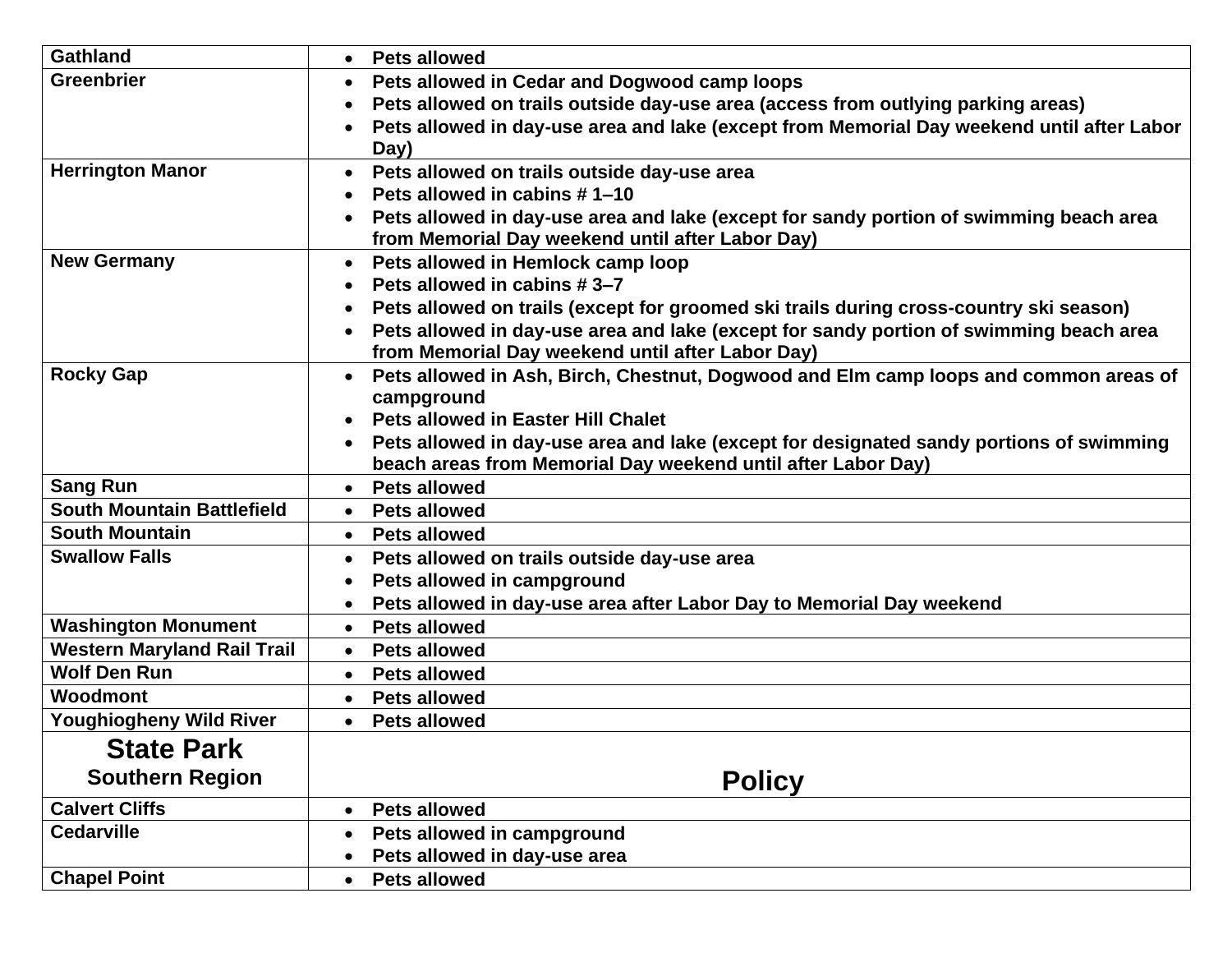| Chapman                                              | <b>Pets allowed</b>                                                                                                                                          |
|------------------------------------------------------|--------------------------------------------------------------------------------------------------------------------------------------------------------------|
| <b>Franklin Point</b>                                | <b>Pets allowed</b>                                                                                                                                          |
| <b>Greenwell</b>                                     | <b>Pets allowed</b><br>$\bullet$                                                                                                                             |
| <b>Mattawoman</b>                                    | <b>Pets allowed</b>                                                                                                                                          |
| <b>Merkle</b>                                        | <b>Pets allowed</b><br>$\bullet$                                                                                                                             |
| <b>Newtowne Neck</b>                                 | <b>Pets allowed</b>                                                                                                                                          |
| <b>Patuxent (all areas)</b>                          | <b>Pets allowed</b><br>$\bullet$                                                                                                                             |
| <b>Point Lookout</b>                                 | Pets allowed in Malone Circle, Tulip Loop, Green's Point Loop and Hoffman's Loop in<br>campground                                                            |
|                                                      | Pets allowed in day-use area (except for fishing pier year-round, and beach and picnic area<br>$\bullet$<br>from Memorial Day weekend until after Labor Day) |
| <b>Rosaryville</b>                                   | • Pets allowed                                                                                                                                               |
| <b>Sandy Point</b>                                   | Pets allowed in boat ramp area to board vessels                                                                                                              |
|                                                      | Pets allowed in day-use area from October 1 to April 30                                                                                                      |
| <b>Severn Run</b>                                    | <b>Pets allowed</b><br>$\bullet$                                                                                                                             |
| <b>Smallwood</b>                                     | Pets allowed in campground                                                                                                                                   |
|                                                      | Pets allowed in all day-use areas                                                                                                                            |
| <b>St. Clements Island</b>                           | • Pets allowed                                                                                                                                               |
| St. Mary's River                                     | <b>Pets allowed</b><br>$\bullet$                                                                                                                             |
| <b>Zekiah Swamp</b>                                  | <b>Pets allowed</b><br>$\bullet$                                                                                                                             |
| <b>State Park</b>                                    |                                                                                                                                                              |
| <b>Eastern Region</b>                                | <b>Policy</b>                                                                                                                                                |
| <b>Assateague</b>                                    | Pets allowed in marina area                                                                                                                                  |
|                                                      | Pets allowed in camp loops G, H and I and adjoining beaches                                                                                                  |
|                                                      | Pets allowed in day-use areas after Labor Day to Memorial Day weekend                                                                                        |
| <b>Bill Burton Fishing Pier</b>                      | <b>Pets allowed</b><br>$\bullet$                                                                                                                             |
| <b>Black Walnut Point</b>                            | Pets allowed on trails.<br>$\bullet$                                                                                                                         |
| <b>Harriet Tubman</b><br><b>Underground Railroad</b> | • Pets allowed                                                                                                                                               |
| <b>Janes Island</b>                                  | Pets allowed in day-use area, marina area, on trails and on island                                                                                           |
|                                                      | Pets allowed in campground loops B and C, and in adjacent pet walking areas                                                                                  |
|                                                      | Pets allowed in camp loop A and parking lot                                                                                                                  |
|                                                      | Pets allowed in cabins #1-2 and mini-cabins C and D                                                                                                          |
| <b>Love Point</b>                                    | <b>Pets allowed</b><br>$\bullet$                                                                                                                             |
| <b>Martinak</b>                                      | Pets allowed in campground                                                                                                                                   |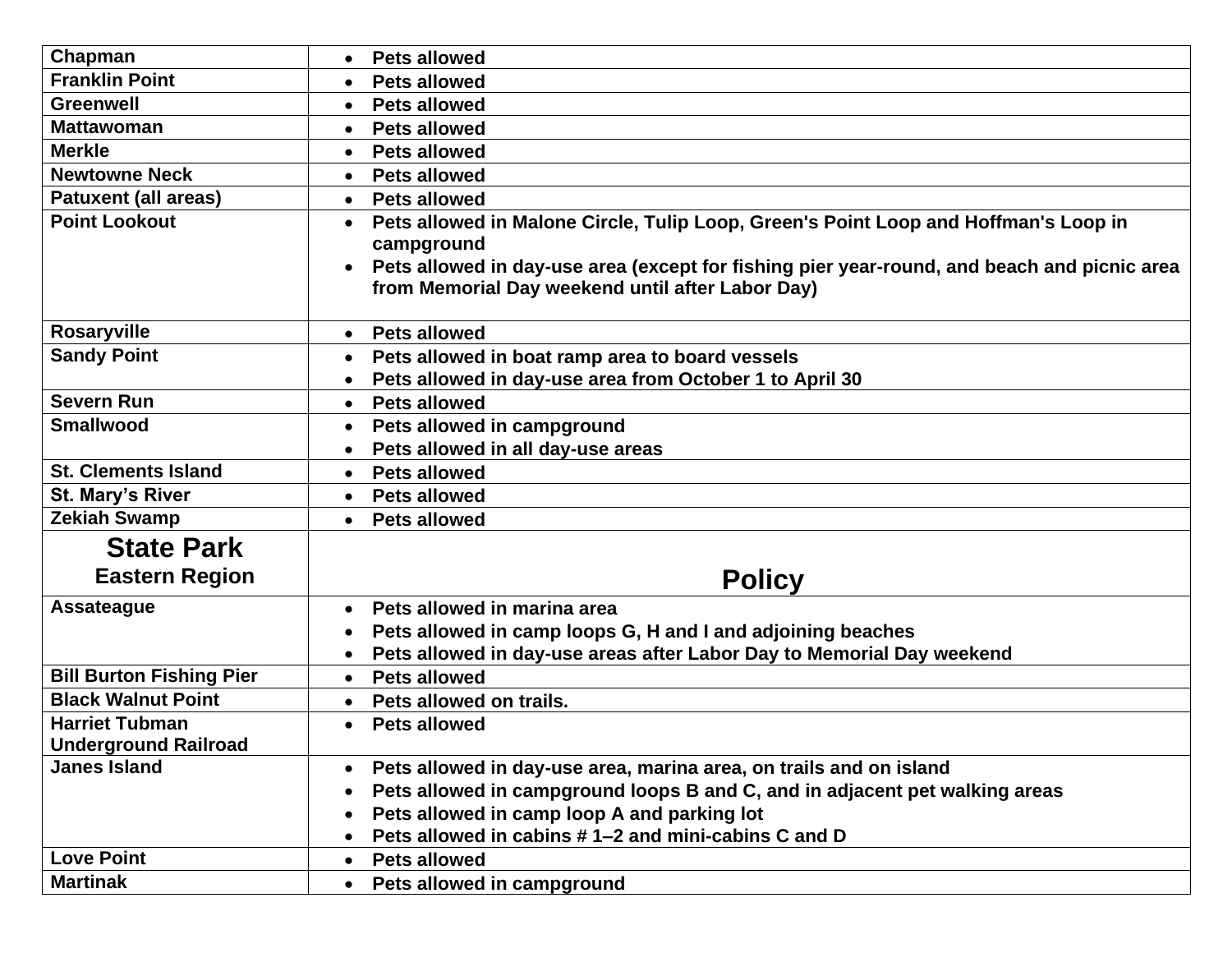|                                   | Pets allowed in Dogwood and Fir cabins                                               |
|-----------------------------------|--------------------------------------------------------------------------------------|
|                                   | Pets allowed in day-use area and on trails<br>$\bullet$                              |
| Pocomoke River-                   | <b>Pets allowed</b><br>$\bullet$                                                     |
| <b>Milburn Landing</b>            |                                                                                      |
| Pocomoke River-                   | Pets allowed in Acorn Trail and Waters Edge camping loops                            |
| <b>Shad Landing</b>               | Pets allowed in all day-use areas                                                    |
| <b>Sassafras</b>                  | Pets allowed on trails<br>$\bullet$                                                  |
| <b>Tuckahoe</b>                   | Pets allowed in campground and on trails<br>$\bullet$                                |
|                                   | Pets allowed in Dogwood and Fir cabins                                               |
|                                   | Pets allowed in day-use area                                                         |
| <b>Wye Island</b>                 | • Pets allowed in day use area and on trails                                         |
| <b>Wye Oak</b>                    | <b>Pets allowed</b><br>$\bullet$                                                     |
| <b>State Park</b>                 |                                                                                      |
| <b>Central Region</b>             | <b>Policy</b>                                                                        |
| <b>Bohemia River</b>              | • Pets allowed                                                                       |
| <b>Bush Declaration</b>           | <b>Pets allowed</b><br>$\bullet$                                                     |
| <b>Elk Neck</b>                   | Pets allowed in campground (except Bohemia, Chester, Tred Avon, and Sassafras loops, |
|                                   | rustic cabins and the youth group camping area)                                      |
|                                   | Pets allowed in all day-use areas, including North East Beach area (except for sandy |
|                                   | portion of swimming beach area from Memorial Day weekend until after Labor Day)      |
| <b>Fair Hill</b>                  | <b>Pets allowed</b><br>$\bullet$                                                     |
| <b>Gunpowder Falls</b>            | Pets allowed in all undeveloped areas                                                |
|                                   | Pets allowed in Dundee Creek Marina area                                             |
|                                   | Pets allowed in Hammerman area (except for sandy portion of swimming beach area from |
|                                   | Memorial Day weekend until after Labor Day)                                          |
| <b>Hart-Miller Island</b>         | <b>Pets allowed</b>                                                                  |
| <b>Monocacy</b>                   | <b>Pets allowed</b>                                                                  |
| <b>Morgan Run</b>                 | <b>Pets allowed</b><br>$\bullet$                                                     |
| <b>North Point Battlefield</b>    | <b>Pets allowed</b>                                                                  |
| <b>North Point</b>                | Pets allowed (except for sandy portion of swimming beach area from Memorial Day      |
|                                   | weekend until after Labor Day)                                                       |
| <b>Palmer</b>                     | <b>Pets allowed</b><br>$\bullet$                                                     |
| Patapsco Valley - Avalon /        | <b>Pets allowed</b><br>$\bullet$                                                     |
| <b>Orange Grove / Glen Artney</b> |                                                                                      |
| <b>Patapsco Valley - Hilton</b>   | Pets allowed in campground (except in mini-cabins)<br>$\bullet$                      |
|                                   | Pets allowed in day-use area                                                         |